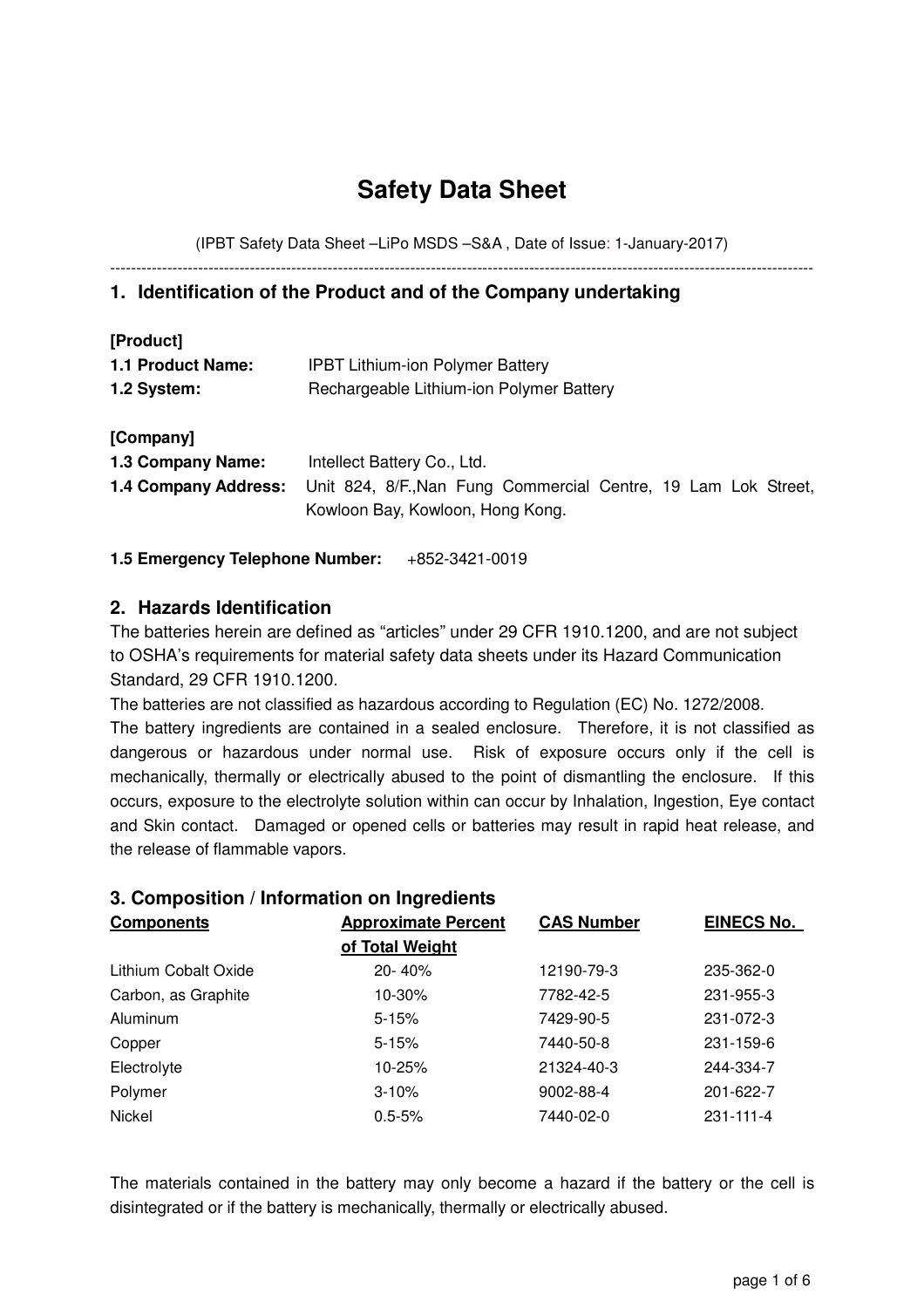# **4. First Aid Measures**

In case of contacting the materials from a damaged or ruptured cell or battery:

Eye contact: Washing immediately with plenty of water and soap or for at least 15 minutes. Get medical attention.

Skin Contact: Washing immediately with water and soap.

Inhalation of Vented Gas: Remove to fresh air. Get medical attention.

Ingestion: Get medical attention immediately.

# **5. Fire Fighting Measures**

Extinguishing Media: Dry chemicals (for small fire), large amount of water (for large fire).

Fire-Fighting Procedures:

Use self-contained breathing apparatus and protective clothing.

Unusual Fire and Explosion Hazards:

Toxic gases (HF,  $PF_6$ ) will be formed if cells or battery are involved in a fire. Cells or battery may flame or leak potentially hazardous organic vapors if exposed to excessive heat, fire or over-voltage conditions. Damaged or opened cells or batteries may result in rapid heat and the release of flammable vapors.

# **6. Accidental release measures**

The material contained within the batteries would only be expelled under abusive conditions. Using shovel or broom, cover battery or spilled substances with dry sand or vermiculite, place in approved container (after cooling if necessary) and dispose in accordance with local regulations.

# **7. Handling and Storage**

**7.1** Do not store batteries in a manner that allows terminals to short circuit.

**7.2** Do not place batteries near heating sources, nor exposed to direct sunlight for long periods. Elevated temperatures can result in reduced battery service life.

### **7.3 Charging Battery**

Use only approved chargers and procedures. Improperly charging a cell or battery may cause the cell or battery to flame or damage.

#### **7.4 Battery Disassembly**

Never disassemble a battery.

Should a battery unintentionally be crushed, thus releasing its contents, rubber gloves must be used to handle all battery components. Avoid inhalation of any vapors that may be emitted.

#### **7.5 Battery Short Circuit**

l

Do not short-circuit a battery. A short circuit can result in over-heating of the terminals and provide an ignition source.

More than a momentary short circuit will generally reduce the cell or battery service life and can lead to ignition of surrounding materials or materials within the cell or battery if the seal integrity is damaged.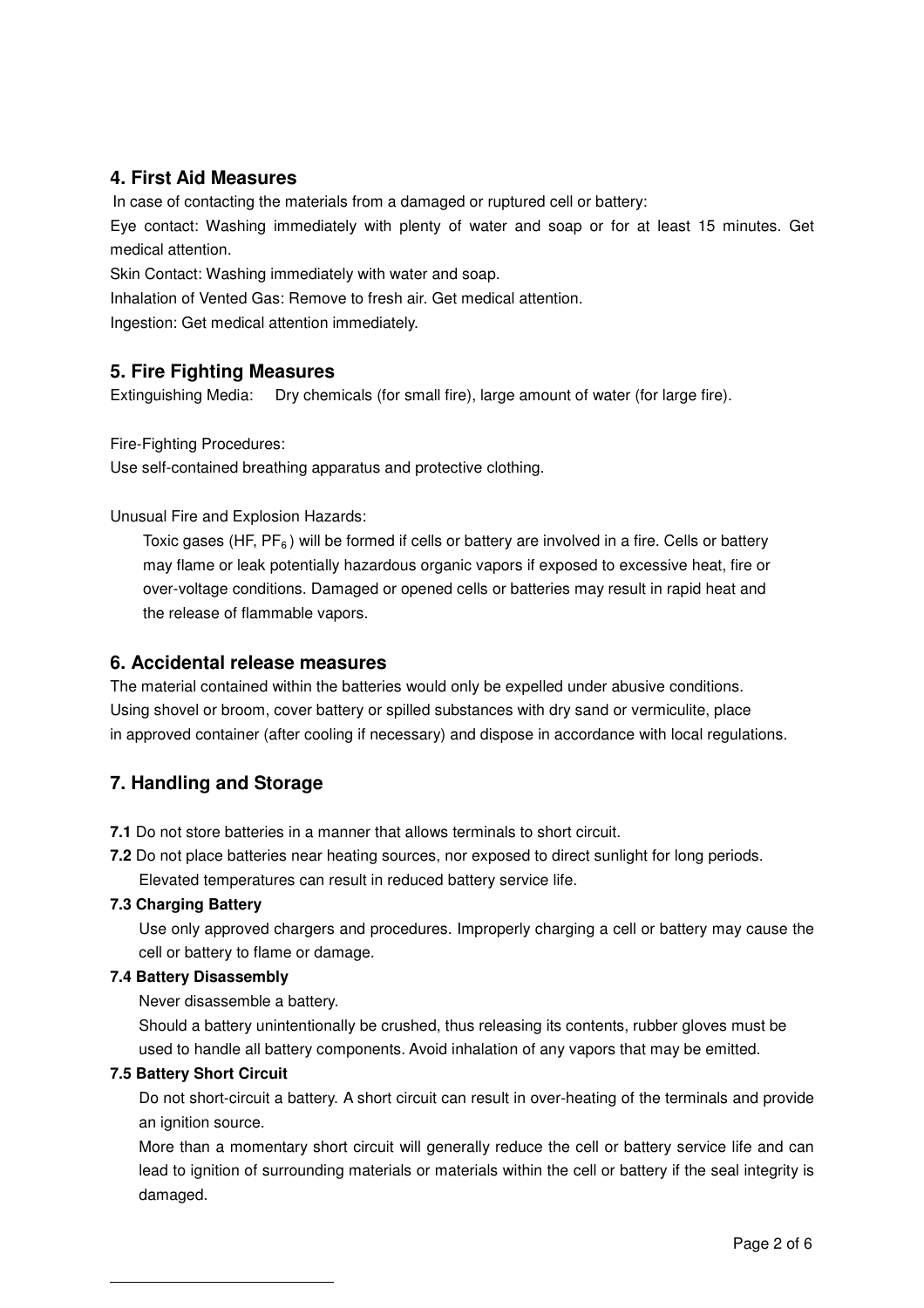Extended short-circuiting creates high temperature in the cell and at the terminals. Physical contact to high temperatures can cause skin burns. In addition, extended short-circuit may cause the cell or battery to flame.

Avoid reversing cell polarity within a battery assembly. Reversing cell polarity may cause the cell or battery to flame or to emit gases.

#### **7.6 Mixed Batteries and Types**

Avoid to use old and new cells or cells of different sizes; different chemistry or types in the same battery assembly.

### **8. Exposure Controls/Personal Protection**

**Respiratory protection :** Not necessary under normal use. In case of battery rupture, use self-contained full-face respiratory equipment.

Hand protection : Not necessary under normal use. Use Viton rubber gloves if handling a leaking or ruptured battery.

**Eye protection :** Not necessary under normal use. Wear safety goggles or glasses with side shields if handling a leaking or ruptured battery.

**Skin protection :** Not necessary under normal use. Use rubber apron and protective working in case of handling of a ruptured battery.

# **9. Physical and Chemical Properties**

#### **9.1 Physical :**

The batteries described in this Safety Data Sheet are sealed units which are not hazardous when used according to the recommendations of the manufacturer.

Under normal conditions of use, the solid electrode materials and Gel electrolyte they contain are non-reactive provided the battery integrity is maintained and seals remain intact.

#### **9.2 Chemical :**

l

Classification of dangerous substances contained into the product as per directive 67/548/EEC

| Substance      |                    | Melting           | Boiling | Classification             |                         |                        |                                                                 |
|----------------|--------------------|-------------------|---------|----------------------------|-------------------------|------------------------|-----------------------------------------------------------------|
| $CASN^{\circ}$ | Chemical<br>symbol | point             | point   | Exposure<br>limit          | Indication<br>of danger | Special<br>risk(1)     | Safety<br>advices (2)                                           |
| 12190-79-3     | LiCoO2             | $>1000^{\circ}$ C | N/A     | $0.1 \text{ mg/m}$<br>OSHA |                         | R <sub>22</sub><br>R43 | S <sub>2</sub> S <sub>22</sub><br>S24 S26<br>S36 S37<br>S43 S45 |
|                |                    |                   |         |                            |                         |                        |                                                                 |

| EC:        | Organic  | EC:38°C             | EC:             | None        | Flammable | R <sub>21</sub> | S <sub>2</sub> S <sub>24</sub>                |
|------------|----------|---------------------|-----------------|-------------|-----------|-----------------|-----------------------------------------------|
| 96-49-1    | solvents | DMC:4°C             | 243°C           | established |           | R <sub>22</sub> | S <sub>26</sub> S <sub>36</sub>               |
| DMC:       | (EC-DMC  | DEC: .43°C          | I DMC :         | OSHA        |           | R41             | S37 S45                                       |
| 616-38-6   | DEC)     |                     | 90°C            |             |           | R42/43          |                                               |
| DEC :      |          |                     | DEC:            |             |           |                 |                                               |
| 105-58-8   |          |                     | $127^{\circ}$ C |             |           |                 |                                               |
| 21324-40-3 | LiPF6    | N/A                 | N/A             | None        | Irritant  | R <sub>14</sub> | S <sub>2</sub> S <sub>8</sub> S <sub>22</sub> |
|            |          | decomposes          |                 | established | Corrosive | R21             | S <sub>24</sub> S <sub>26</sub>               |
|            |          | at $160^{\circ}$ C) |                 | OSHA        |           | R22             | S36                                           |
|            |          |                     |                 |             |           | R41             | S37 S45                                       |
|            |          |                     |                 |             |           | R43             |                                               |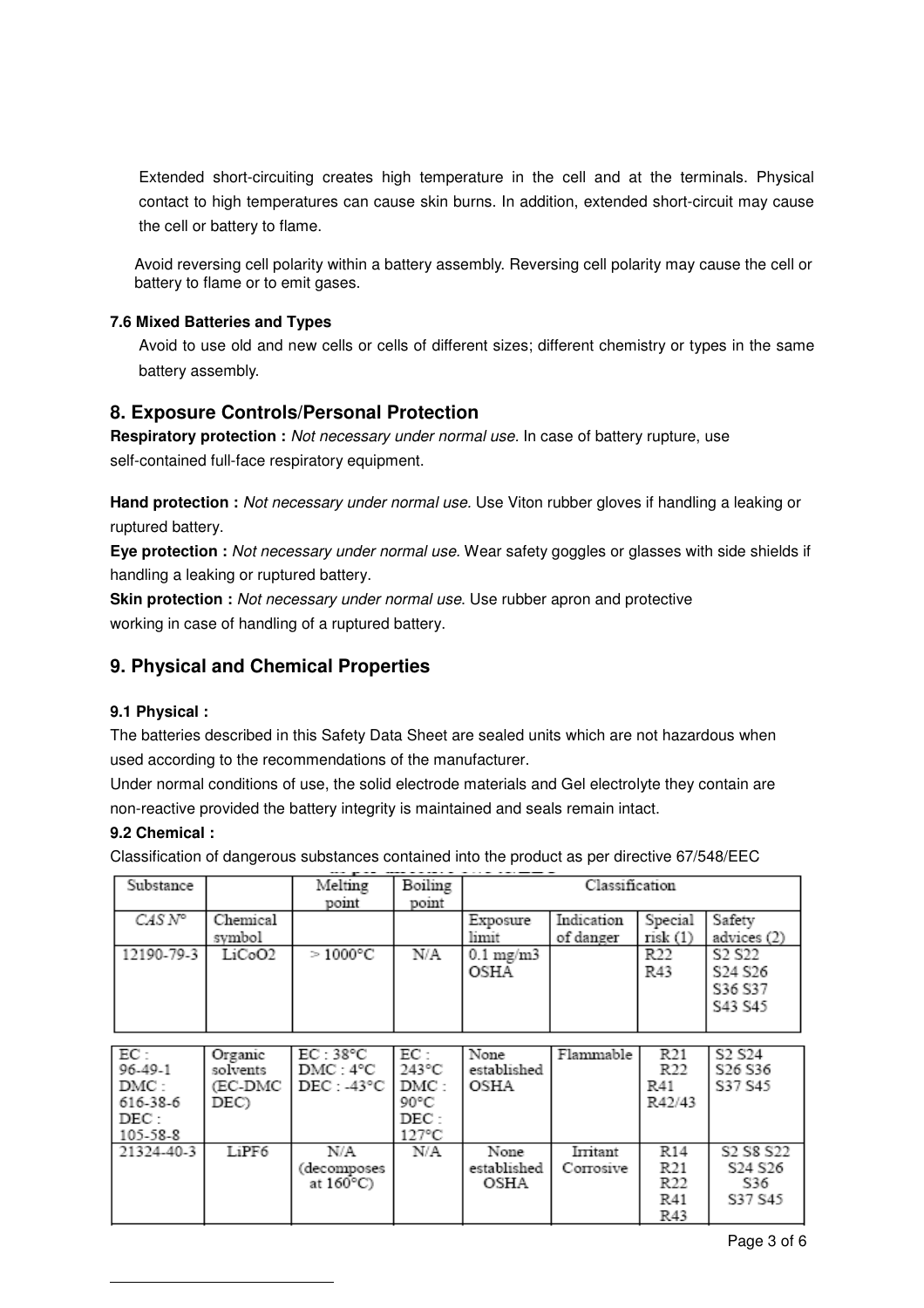#### **1 – Nature of special risks :**

R 14 React with water.

R 21 Harmful in contact with skin.

- R 22 Harmful if swallowed.
- R 41 Risk of serious damage to the eye.
- R 42/43 May cause sensitization by inhalation and skin contact.

R 43 May cause sensitization by skin contact.

#### **2 – Safety advice :**

- S 2 Keep out of reach from children.
- S 8 Keep away from moisture.
- S 22 Do not breath dust.
- S 24 Avoid to contact with skin.

S 26 In case of contact with eyes, rinse immediately with plenty of water and seek medical attention.

- S 36 Wear suitable protective clothing.
- S 37 Wear suitable gloves.
- S 45 In case of accident, seek medical attention.
- R 42/43 May cause sensitization by inhalation and skin contact.

R 43 May cause sensitization by skin contact.

### **10. Stability and Reactivity**

**Conditions to avoid :** Heat above 70°C or incinerate. Do not deform, mutilate, crush, pierce, disassemble, or short-circuit the battery. Avoid prolonged exposure to humid conditions.

#### **Materials to avoid : N/A.**

**Hazardous decomposition products :** Corrosive/Irritant Hydrogen fluoride (HF) is produced in case of reaction of lithium hexafluorophosphate(LiPF6) with water. Combustible vapors and formation of Hydrogen fluoride (HF) and phosphorous oxides during fire.

### **11. Toxicological Information**

The batteries do not contain toxic materials under normal conditions. In case of accidental release of content, refer to Section 2, 3, & 4 above.

# **12. Ecological Information**

When properly used or disposed, the batteries do not present environmental hazard.

# **13. Disposal Considerations**

The batteries contain no toxic metals, only naturally occurring trace elements. To avoid short circuit and heating, the used batteries should not be stored or transported in bulk. It is advisable to consult with local authorities as disposal regulations may vary depending on location.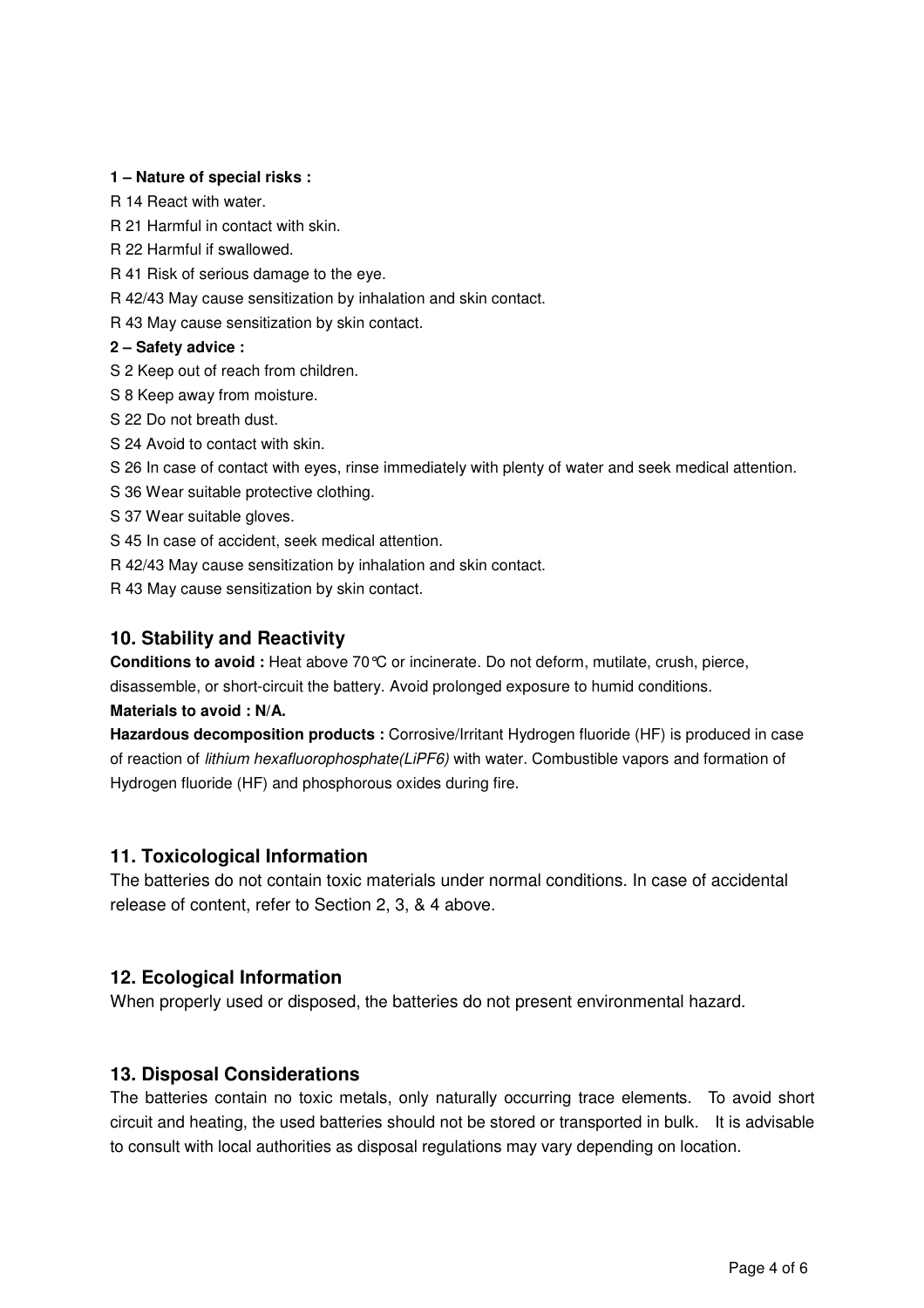# **14. Transportation Information**

The Lithium-ion Polymer cells and batteries are manufactured under Quality Management Program ISO 9001:2008 [assessed by Sira Certification Service (UK); Certificate No. 115010.], meeting the Provisions of 3.9.2.6(e).

This document refers to the Lithium-ion Polymer Cells of not more than 20 Watt-hour and Batteries of not more than 100 Watt-hour. Cells or batteries are of the type proven to meet the requirements of each test in the UN Manual of Test and Criteria, Part III, Subsection 38.3, meeting the Provisions of 3.9.2.6(a).

The Lithium-ion cells and batteries are packaged as below :

- 1. the cells or batteries are designed to preclude a violent rupture upon transport accident [3.9.2.6(b)];
- 2. the cells or batteries are with individual package to avoid short-circuit [3.9.2.6(c)];
- 3. the batteries, in case with cells connected in parallel, would be equipped with effective means to prevent dangerous reverse current flow (e.g. diodes, fuses, etc.) [3.9.2.6(d)]
- 4. the export packing is marked with a Lithium-ion battery handling Label (and/or the Class 9 hazard label, and/or CAO label), and must be quarantined, inspected and repacked if damaged;

Subject to the Packing List information against individual shipping consignment, they are packaged in compliance with ONE of the followings :

- A. the **Section IB** of Packing Instruction (PI) 965 (under UN3480 Lithium-ion Batteries) requirement of shipping as **"Partially Regulated" Class 9** Dangerous Goods, per INTERNATIONAL CIVIL AVIATION ORGANISATION (ICAO) and the INTERNATIONAL AIR TRANSPORT ASSOCIATION (IATA) **DGR 58th** edition [2017]
- B. the **Section II** of Packing Instruction (PI) 965 (under UN3480 Lithium-ion Batteries) requirement of shipping as **"Not Restricted"** Dangerous Goods, per INTERNATIONAL CIVIL AVIATION ORGANISATION (ICAO) and the INTERNATIONAL AIR TRANSPORT ASSOCIATION (IATA) **DGR 58th** edition [2017]
- C. the **Section II** of Packing Instruction (PI) 966 (under UN3481 Lithium-ion Batteries) requirement of shipping as **"Not Restricted"** Dangerous Goods, per INTERNATIONAL CIVIL AVIATION ORGANISATION (ICAO) and the INTERNATIONAL AIR TRANSPORT ASSOCIATION (IATA) **DGR 58th** edition [2017]
- D. the **Section II** of Packing Instruction (PI) 967 (under UN3481 Lithium-ion Batteries) requirement of shipping as **"Not Restricted"** Dangerous Goods, per INTERNATIONAL CIVIL AVIATION ORGANISATION (ICAO) and the INTERNATIONAL AIR TRANSPORT ASSOCIATION (IATA) **DGR 58th** edition [2017]
- E. the requirement of shipping as **"Not Restricted" Cargo**, per INTERNATIONAL MARITIME ORGANISATION (IMO) **- IMDG Special Provision 188 & 230** (under UN3480 Lithium-ion Batteries).

They do not contain any prototype, heavy, recalled and/or defective batteries.

**IMPORTANT NOTE** as according to the IATA regulation from 1<sup>st</sup> April, 2016 onwards. The Lithium-ion Polymer cells and batteries are offered for transport at a state of charge (SoC) **NOT exceeding 30%** of their rated design capacity.